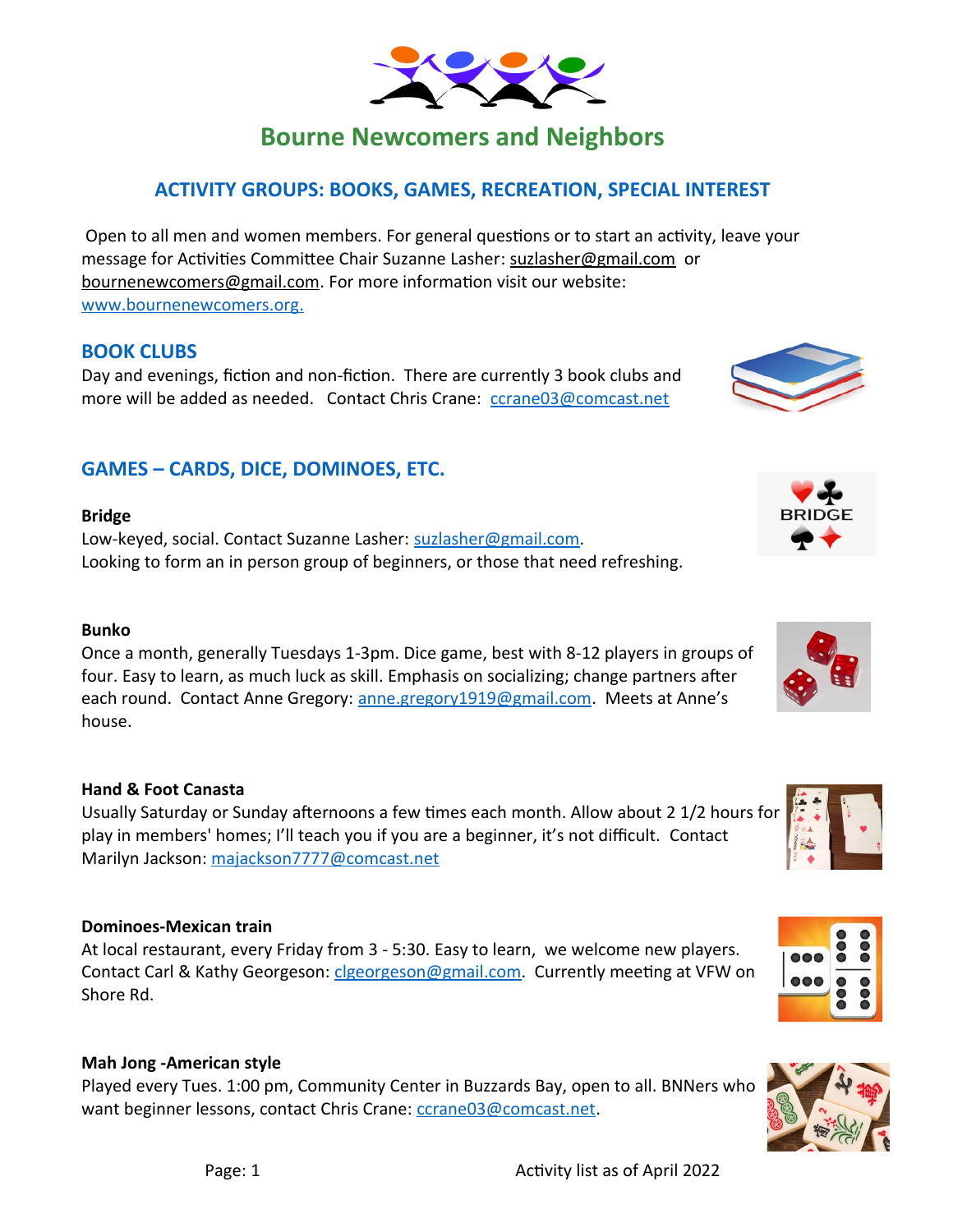#### **Mah Jong - Chinese style**

This activity is back for fully vaccinated members! Played weekly on Mondays from 2:30 – 5:30 pm in members' homes. We love teaching new people. Please contact Cheryl Keown, [cherylkeown@jayebee.com,](mailto:cherylkeown@jayebee.com) for details.

#### **Once a Month Cards**

Saturday nights monthly, 7-10 pm at members' homes; couples and singles. Different card game each time. Bring simple snack and beverage to share. BNN has extra tables and

chairs to loan hosts. Contact Kathy Georgeson at **kmgacsw@gmail.com** 

# **RECREATIONAL GROUPS (seasonal hours; check with contact person)**

## **Cycling**

We are looking for someone to head up this activity. Some riders are looking for a weekly ride on nearby bike paths. Please contact [suzlasher@gmail.com](mailto:suzlasher@gmail.com) if interested. Weekly or monthly, short local trips or longer all-day trips. Get on the email list for details re: day trips.

**Dirt Diggers –** Garden visits for summer 2022 are now being scheduled. If you have questions about specific garden issues and would like to receive a home visit from a group of gardeners, contact Cheryl Keown at [cherylkeown@jayebee.com](mailto:cherylkeown@jayebee.com) to request a Garden Visit Questionnaire. Those who would like to visit others' gardens, but not receive a visit to their own garden, may simply send an email to Cheryl indicating their intent to participate.

**Golf**, 9 holes, seasonal Public courses, typical handicap hi 30's; men & women. Contact Patty: [patty.jrmurph@gmail.com](mailto:patty.jrmurph@gmail.com).

# **Kayak/Paddle Board/Sail**, seasonal

VERY SPONTANEOUS-subject to winds, tides, etc! Add your name to the list, happy to partner-up. Contact Sally Girts: esgirts@gmail.com, or Connie Spilhaus: [spilhaus777@gmail.com](mailto:spilhaus777@gmail.com)

**Knifty Knitters –** Wednesday afternoons, every other week. Enjoy all kinds of needlework. Learn, improve, try new ideas; we're the group you're looking for. Contact Suzanne Lasher at [suzlasher@gmail.com](mailto:suzlasher@gmail.com)









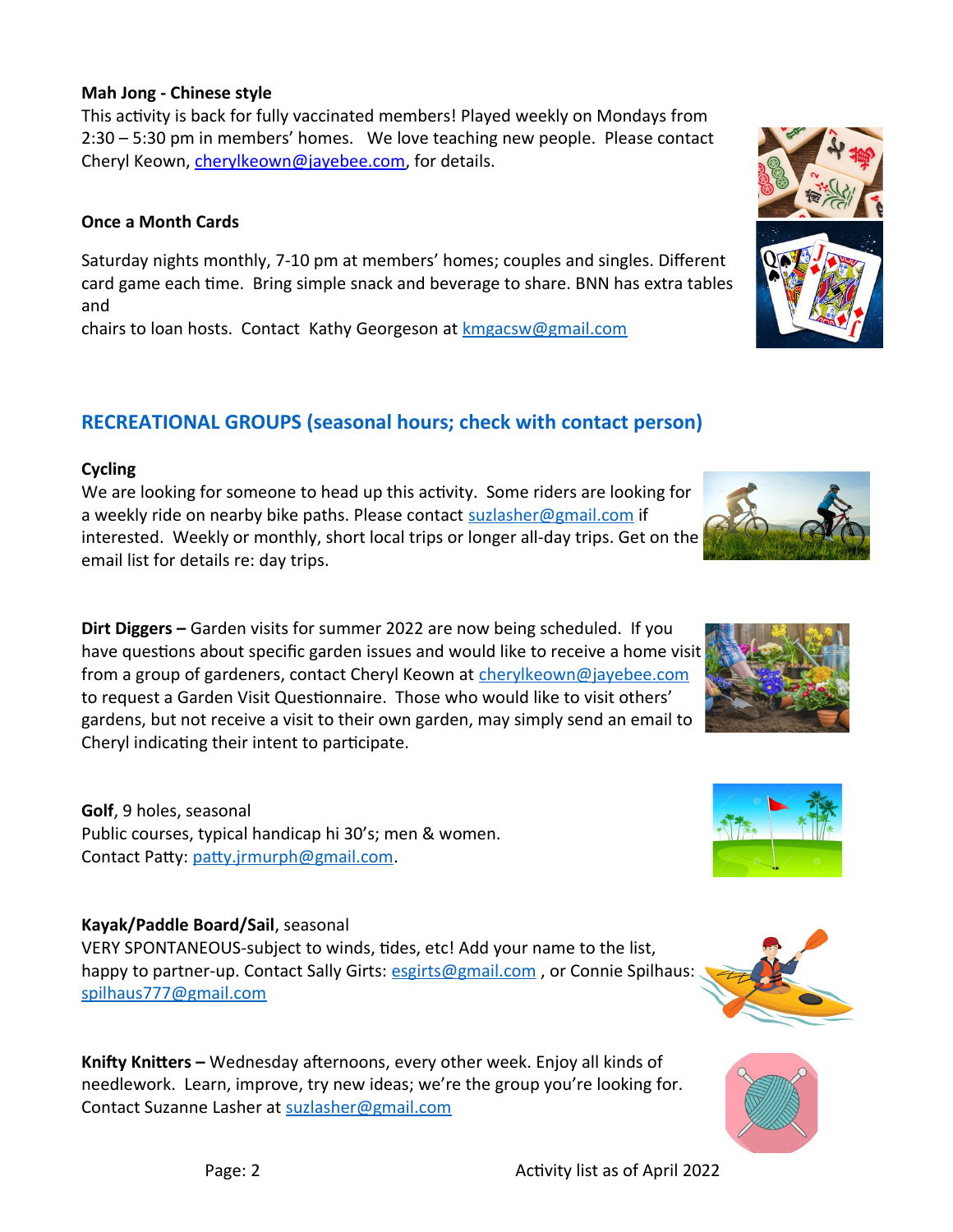# **Pickleball**

Currently playing at Pocasset ball park, mornings. **Please Note:** The town's court policy limits play to one hour if others are waiting. There are no reserved times. If interested contact Linda or Ed Fletcher enf. Imf.cc@gmail.com for experienced players. New players contact Judy Kostka at [judy.kostka@comcast.net](mailto:judy.kostka@comcast.net) Beginners are encouraged to take lessons or form a group to learn together.

**Good news!** Classes for beginners are being offered by the Bourne Rec Department. First clinic is in May indoors at the Bourne Community Center, second is at Cataumet Schoolhouse in July, and the third is indoors in September at the Bourne Community Center. See the link below for details. https://bournema.myrec.com/info/activities/program\_details.aspx?ProgramID=29915. Or contact the Bourne Recreation department. Email: [KCaron@townofbourne,com](about:blank) Phone: 508-759-0600 ext. 5302

## **Walking**

Walkers have shown interest in a variety of time and places to walk. Looking to have 2 or 3 times that people can meet to walk. Possible places are Bell Road, Buzzards Bay, across the bridge, and under the Bourne bridge to start. There should be walkers still leaving from Bell Rd at 9:00am. Contact Suzanne Lasher – [suzlasher@gmail.com](mailto:suzlasher@gmail.com).

#### **Walk- Off the Path**

One hour relaxed walk; off-pavement; Mondays, 9:30 AM. Locations vary: town woods, beaches, on & off Cape. *Looking for new leader* – *might be possible in small groups. Contact [Suzlasher@gmail.com](mailto:Suzlasher@gmail.com) if interested.*

# **SPECIAL INTEREST GROUPS**

#### **Community Volunteer Opportunities**

Give time to worthwhile causes. Examples: Historic Preservation, Meals on Wheels, CC Symphony, town government. Contact: Patty Robidoux [patty.jrmurph@gmail.com](mailto:patty.jrmurph@gmail.com)

#### **Lunch Bunch**

Area restaurants, details announced monthly. Sign-up always fills quickly; add your name now to the list for future notifications. Contact Karin - [kbpisces@aol.com](mailto:kbpisces@aol.com)